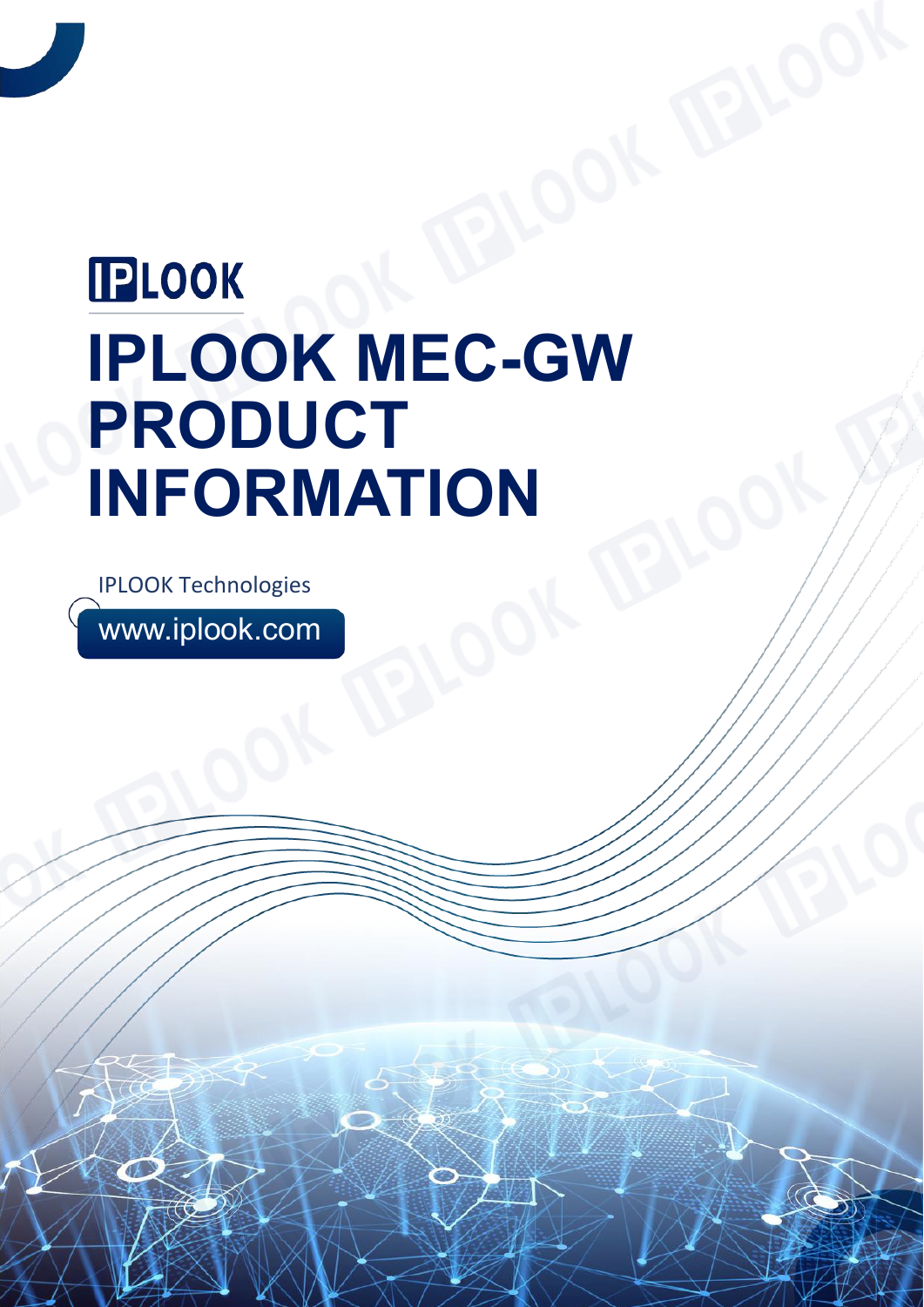

### **IPLOOK MEC-GW Product Information**



IPLOOK Technologies / IPLOOK Technologies Co., Limited

Date (2020-08-12)

**Document Version (V1.1)**

IPLOOK Technologies Co., Limited Suite 1101, On Hong Commercial Building, 145 Hennessy Road, Wanchai Hong Kong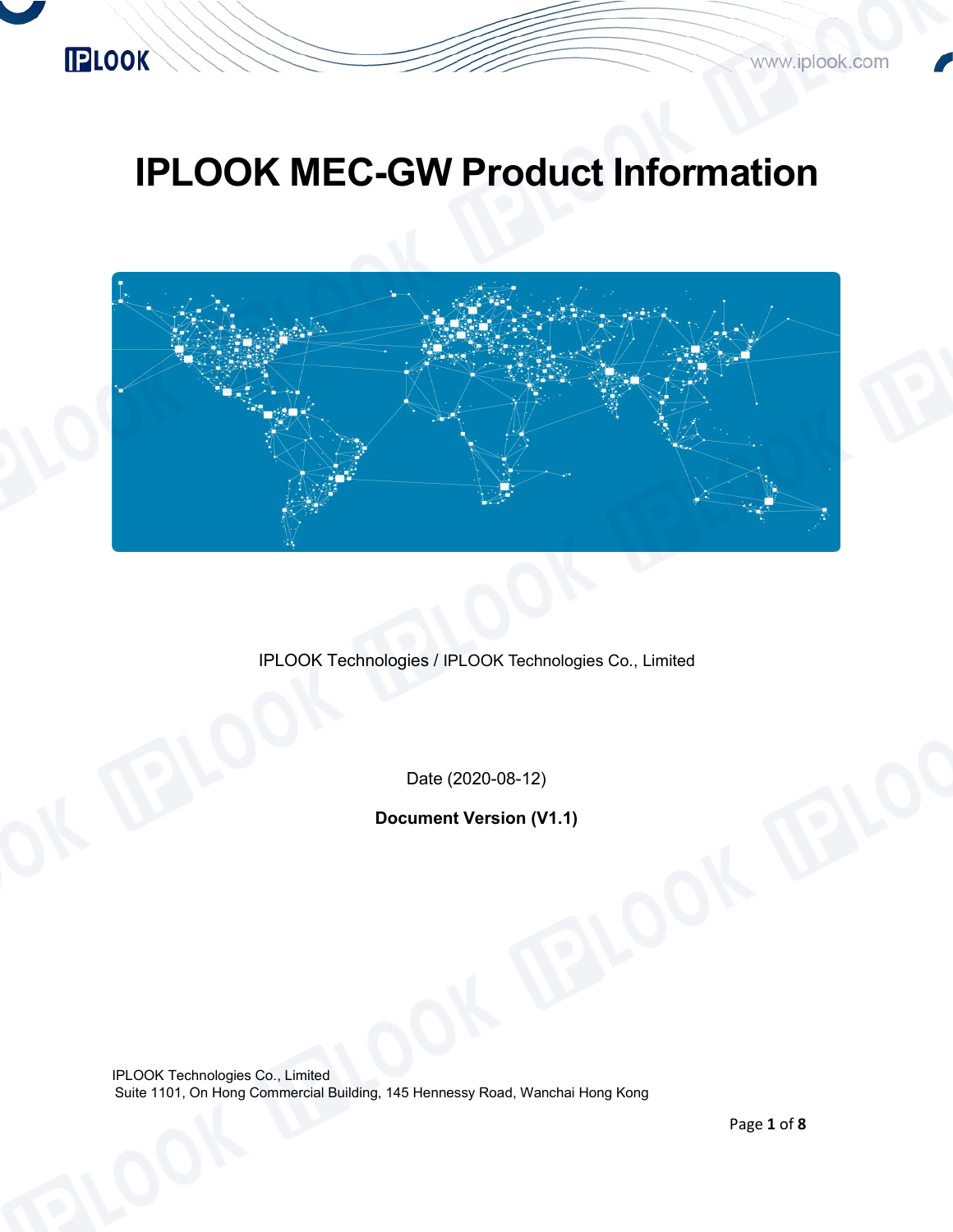## **IPLOOK**

### **Table of Contents**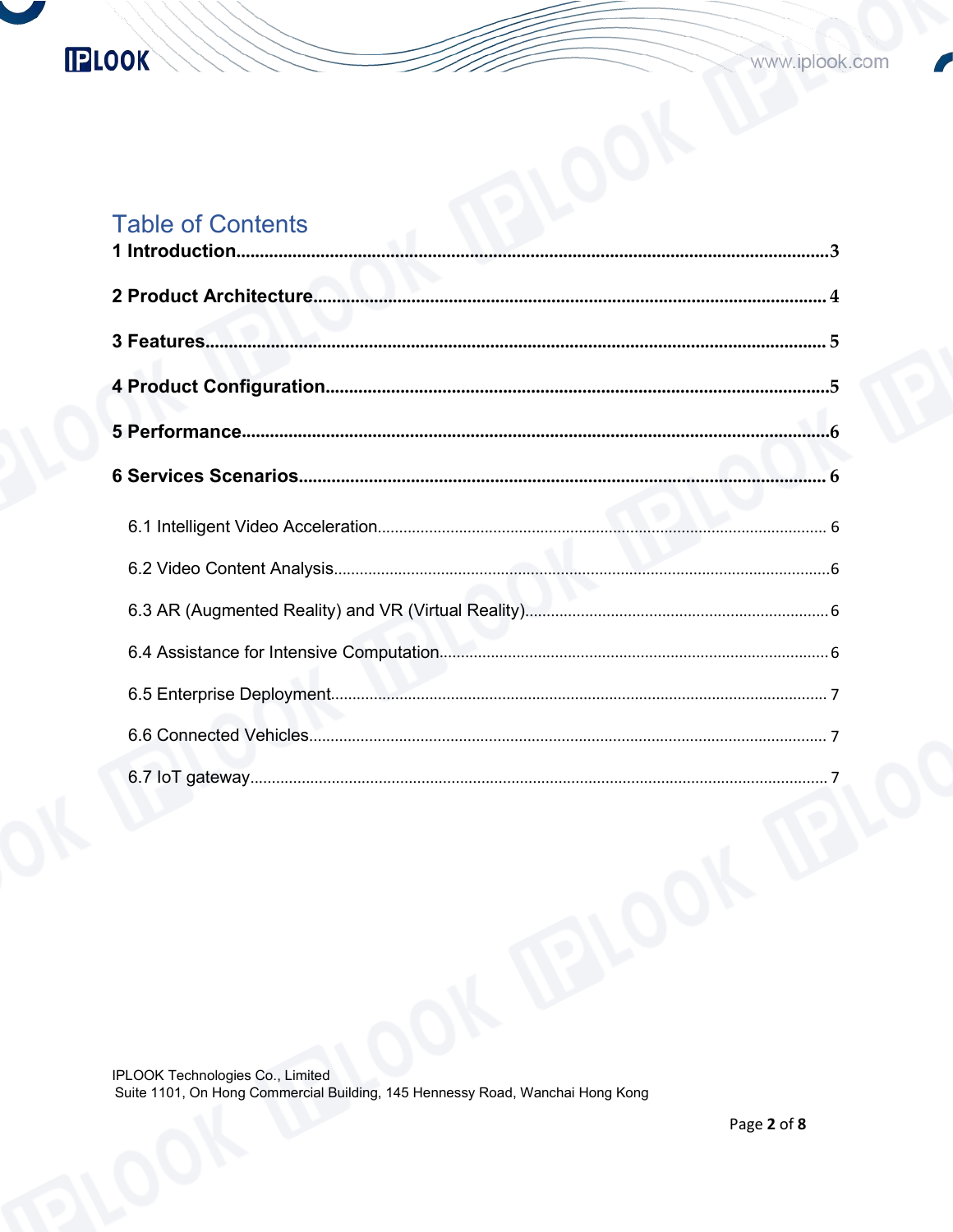**IPLOOK** 

www.iplook.com

#### <span id="page-3-0"></span>**1 Introduction**

We have entered a digital society, digitalization is the foundation, networking is the carrier, and intelligence is the goal. Data is generated by digitalizing objects such as people, objects, environment, and processes, and the value flow of data is realized through networking, and data is used as a production factor to create economic and social value for various industries through intelligence. Intelligence is based on the intelligent analysis of data, so as to realize intelligent decision-making and intelligent operation, and realize continuous intelligent optimization of business processes through a closed loop.

Mobile communication has shifted from the initial communication between people to the communication between people and things to the communication between things. AR/VR, Internet of Things, industrial automation, unmanned driving and other services have been introduced in large numbers, bringing network requirements for high bandwidth, low latency, and large connections. New services have increasingly demanding requirements for bandwidth, delay, and security, and the centralized deployment of traditional cloud computing has been unable to meet service requirements. Multi-Access Edge Computing (MEC) is just such a powerful platform that can solve the problems of delay, congestion, and security in future networks. Edge computing will effectively integrate wireless networks and the Internet and provide cloud computing capabilities and wireless network capabilities at the edge of the wireless network. Application services and content are deployed at the local edge, which can reduce data transmission links, improve data security, reduce end-to-end delay, reduce bandwidth usage, and reduce power consumption.

IPLOOK's MEC edge gateway is at the edge of the network to improve user service experience and reduce user delay.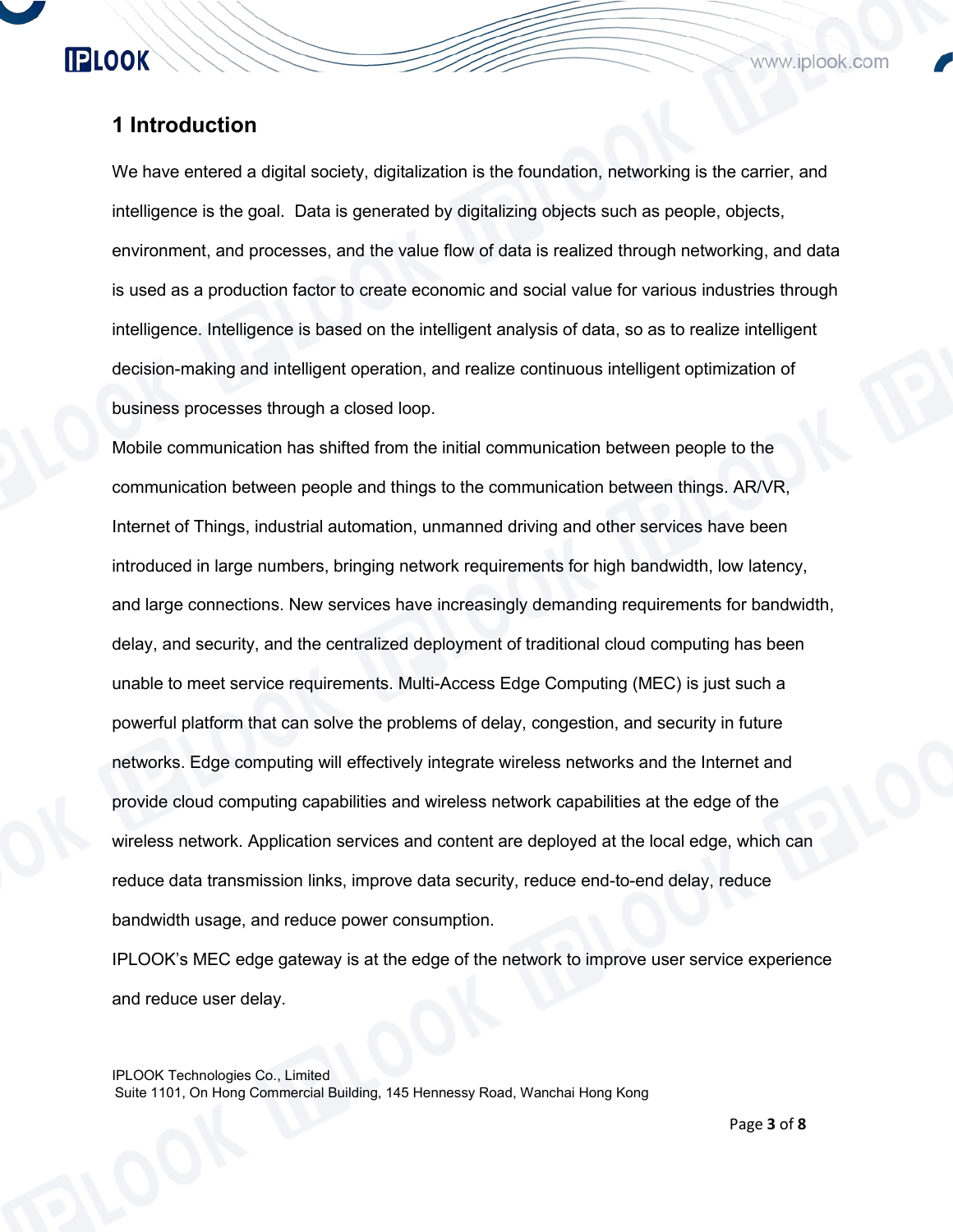

#### <span id="page-4-0"></span>**2 Product Architecture**



*Figure* <sup>1</sup>*: Network Topology*





- Flexible and Simple networking.
- Easy to connect with the ISP.

IPLOOK Technologies Co., Limited

Suite 1101, On Hong Commercial Building, 145 Hennessy Road, Wanchai Hong Kong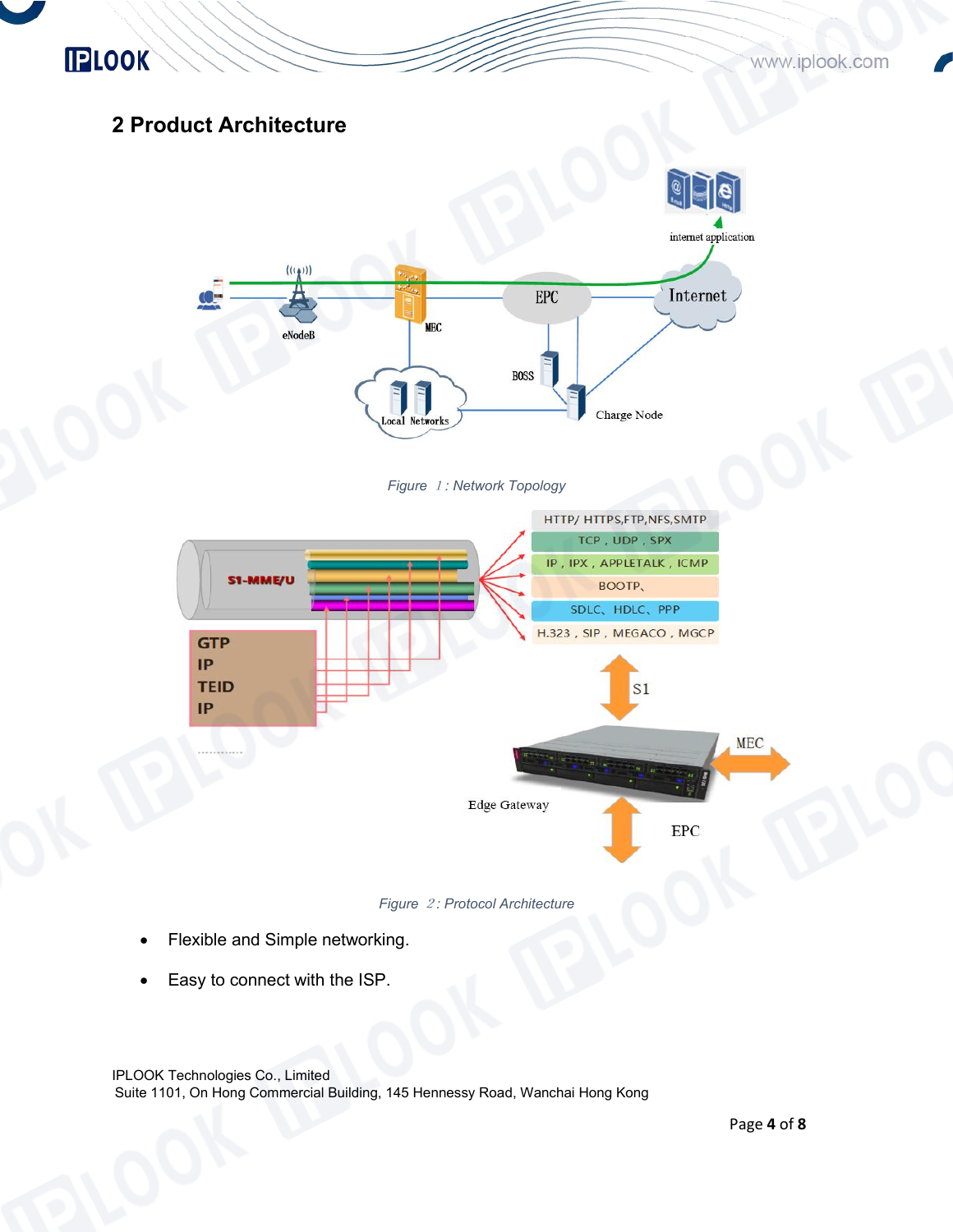#### <span id="page-5-0"></span>**3 Features**

**IPLOOK** 

- Transparent transmission of S1-MME interface messages Transparent transmission of public network service requests, no interference to public network users' normal service
- Analyze upstream packet (data plane)

Get the destination IP and route according to the configuration. At the same time, the packet that needs to access the public network can be transparently transmitted to the SGW; for the local access, the GTP header is removed and forwarded to the local network

Downstream packet encapsulation

The downlink data of the core network can be transparently transmitted to the base station by the MEC gateway; for the data of the local network, the GTP header is encapsulated and forwarded to the base station.

Radius/dedicated CDR billing

#### <span id="page-5-1"></span>**4 Product Configuration**

| Model                                 | IKMECGW100                                                           |
|---------------------------------------|----------------------------------------------------------------------|
| <b>Description</b>                    | Low latency, high availability, high reliability                     |
| Configuration                         | 15/17, 4 Cores, 3.0GHz; 8G DDR3; 500G HDD; 1G-TX +<br>1G-FX*2 bypass |
| Maximum number of cell's<br>quantity  | 4 Metrocells or 10 small cells                                       |
| Maximum data plane<br>throughput rate | 1 Gbps                                                               |
| Appearance                            |                                                                      |
|                                       |                                                                      |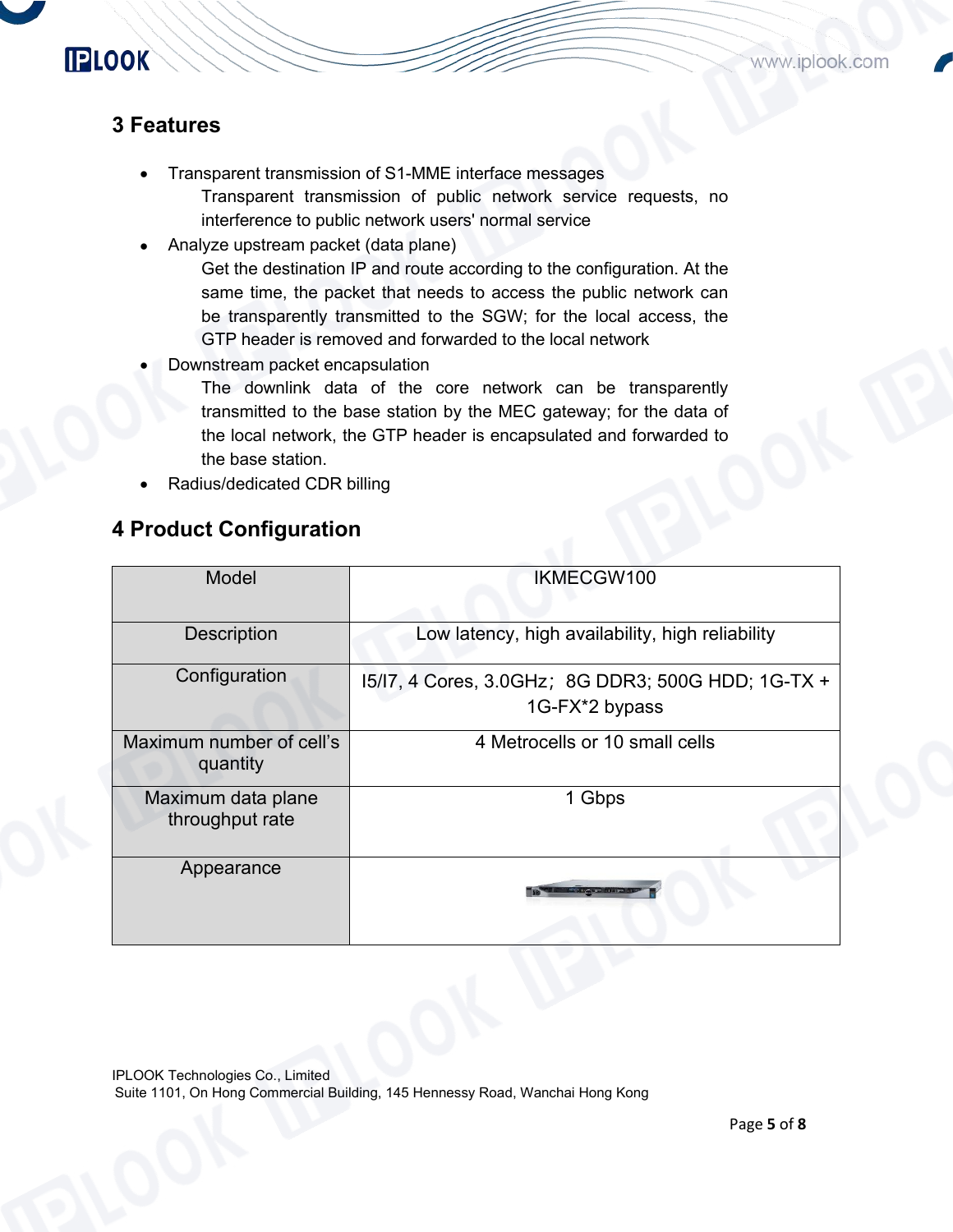

#### <span id="page-6-0"></span>**5 Performance**

**IPLOOK** 

- A single device can reach 1Gbps throughput, can connect 4 macro base stations or 10 small cell stations.
- Under the virtualization platform, using DPDK acceleration, the system delay is less than 1ms, and the data plane processing performance of a single server can reach 16Mpps

#### <span id="page-6-1"></span>**6 Services Scenarios**

#### <span id="page-6-2"></span>6.1 Intelligent Video Acceleration

Using MEC for video acceleration, video providers use MEC's computing, storage, and network functions to analyze user video request data packets to provide sufficient bandwidth for those paid users by providing high resolution video to ensure their watching experience.

#### <span id="page-6-3"></span>6.2 Video Content Analysis

VCA, also known as intelligent video analysis. The objective of the VCA is to understand visual scenes to learn, interpret, and extract meaningful information from the video sequence. For instance, the smart-CCTV (Closed-Circuit Television). VCA has multiple applications, such us human (anomalous behavior) detection, tracking, real-time monitoring, etc.

#### <span id="page-6-4"></span>6.3 AR (Augmented Reality) and VR (Virtual Reality)

MEC can obtain key information conducive to statistical analysis and provide low-latency localized business services. Operators can not only effectively reduce the network load of the core network, but also provide real-time and low-latency AR/VR experience through localized deployment and enhance the AR/VR real-time interaction.

#### <span id="page-6-5"></span>6.4 Assistance for Intensive Computation

The MEC server can be used to host high-performance computation, which can obtain information from multiple sources. Such calculations can be completed in a short time frame, and the results are fed back to the remote device, which may require information to perform further actions. This deployment reduces the need for remote devices notonly to perform intensive data processing, but also reduces the need for remote devices to receive information from multiple sources to perform some meaningful calculations.